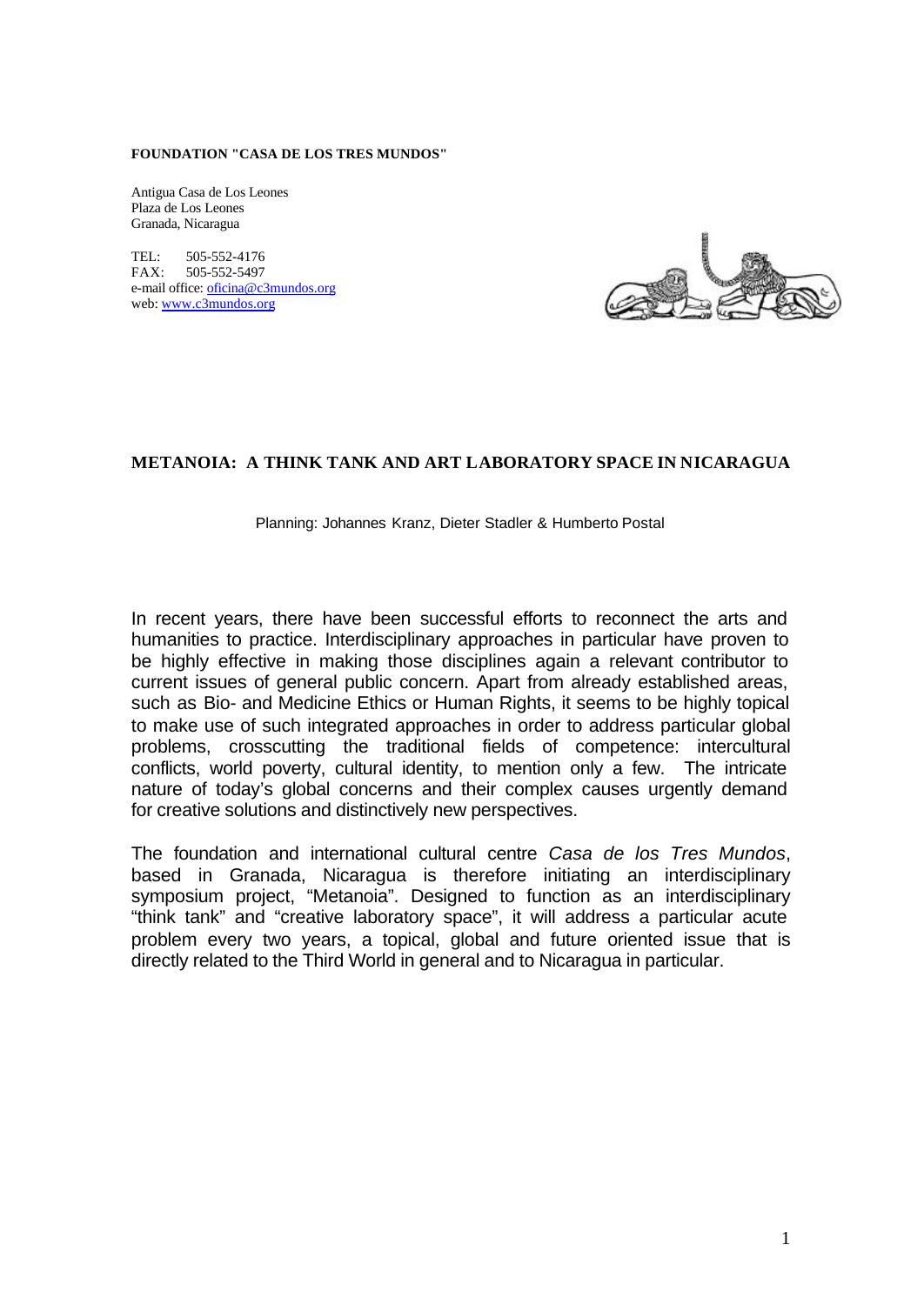## **1. Content**

For the first planned symposium "Metanoia 2004", there have been proposed two alternative general themes: "The Paradox of Poverty and Bliss" and "Myths and Metaphors – On Cultural Identity"

### **PROPOSAL (A) "The Paradox of Poverty and Bliss"**



 *"MODESTY", Leif Elggren, As if I was my father, 2002, still from dvd, 10 min*

Comparing the "wealthy First World" nations with the "underdeveloped Third World", we can observe a peculiar psychological phenomenon: that people from the latter seem to have more zest for life. The industrialized modern world has produced living conditions that ultimately do not comply with the initial aims of an eudemonistic lifestyle; whereas under conditions considered otherwise most detrimental to bliss, by and large, we notice an interior quality of life that many of the well-off would most desire. Recent socio-psychological research has confirmed this irritating tendency: However difficult it may be to quantify, measure or compare happiness, there seems to be a clear counter-symmetry of material wealth and happiness on the level of personal self-perception. Counter to the world wide trend to link international development to economic wealth, we want to promote incentives to alternative concepts and models of sustainable social, cultural and economic development.

On the bases of this puzzle as a starting point, there shall be developed lines of reasoning from various perspectives, philosophical, anthropological, psychological, religious, social, historic, political, economic and others.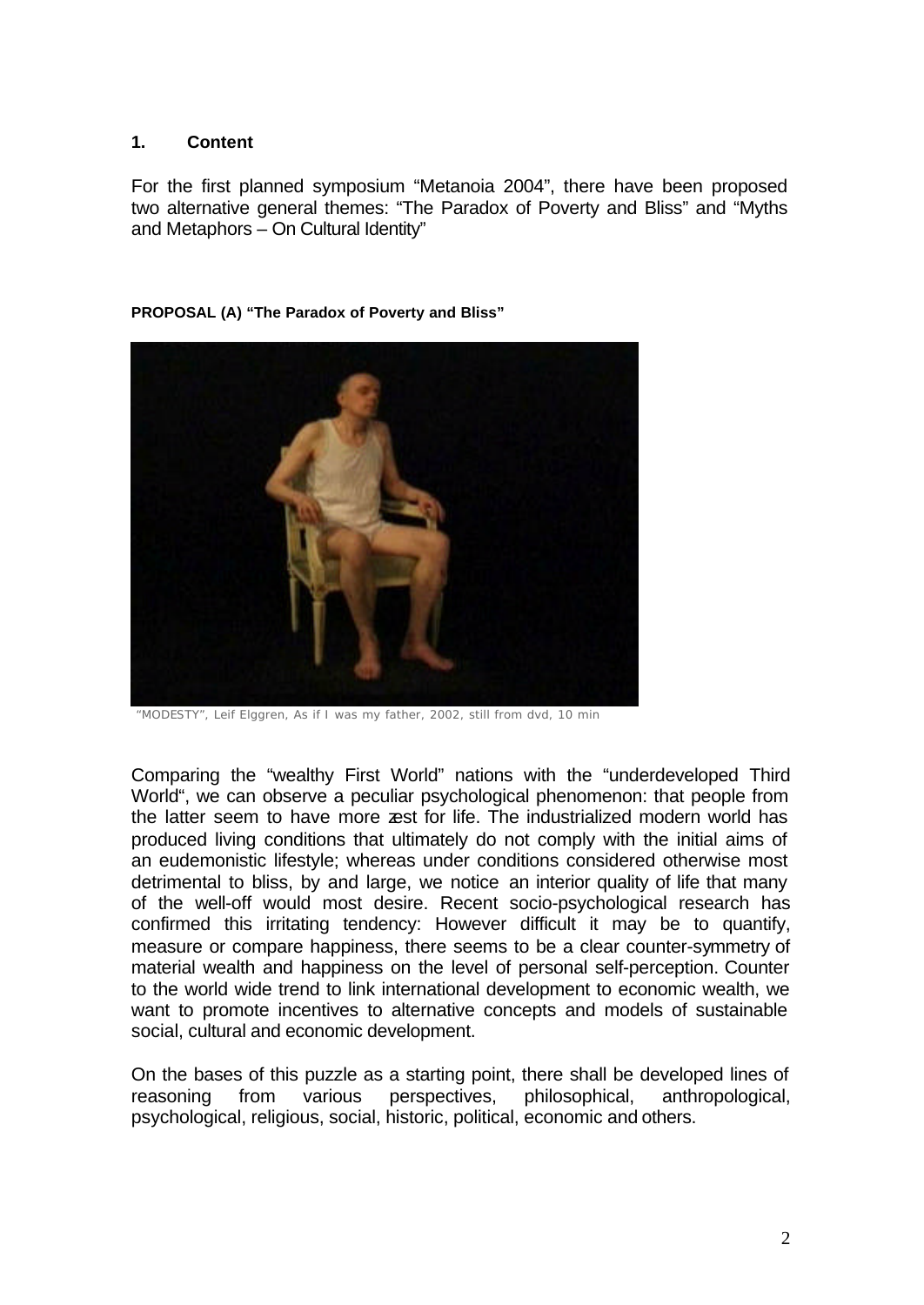**PROPOSAL (B) "Myths and Metaphors – On Cultural Identity"**



*Nelson Díaz, and Leda Astorga, sculptures presented at the IV Muestra Arte Libre, Cartago/Costa Rica 2003*

Today, most Third World countries are in a peculiar state of cultural disorder. Their self-understanding and self-confidence typically resemble a flagrant collage, collected from the various dumps of civilization: imported elements, relatively recent, shimmering pieces of extreme, often radical ideas and adapted customs thrive on the fertile soils of extreme poverty and despair. From a large scale historical vantage point, the causes of this disorder seem obvious. Disconnected from their roots, the majority of these countries have filled the identity vacuum with ideological residuals accompanying economic disaster. Culturally speaking, the Third World countries fall between two stools – deprived of long-standing traditions, they have readily adapted whatever was offered to them promising hope. Looking at their way of life, one will notice an eerie mix of "Middle Ages" and "High Tech", a sharp contrast not only between obscene capital and crass poverty but also between long forgotten past and an uncertain future.

This vacuum of identity together with misery have created a characteristic confusion and diffusion, among the people, as well as among political authorities and intellectuals. Under such historical and social conditions, it seems highly topical to reconsider the predominant myths and metaphors that model the self-image of Nicaraguan cultural identity<sup>1</sup>;  $\frac{1}{x}$  not only because there is confusion, but also because this confusion, quite unexpectedly, is a

l

 $<sup>1</sup>$  neo-liberal models, diffuse national symbols, customs and ethics interspersed with vivid and sometimes</sup> extreme religious residuals, vague reminiscence of utopian political ideologies, personal traumata.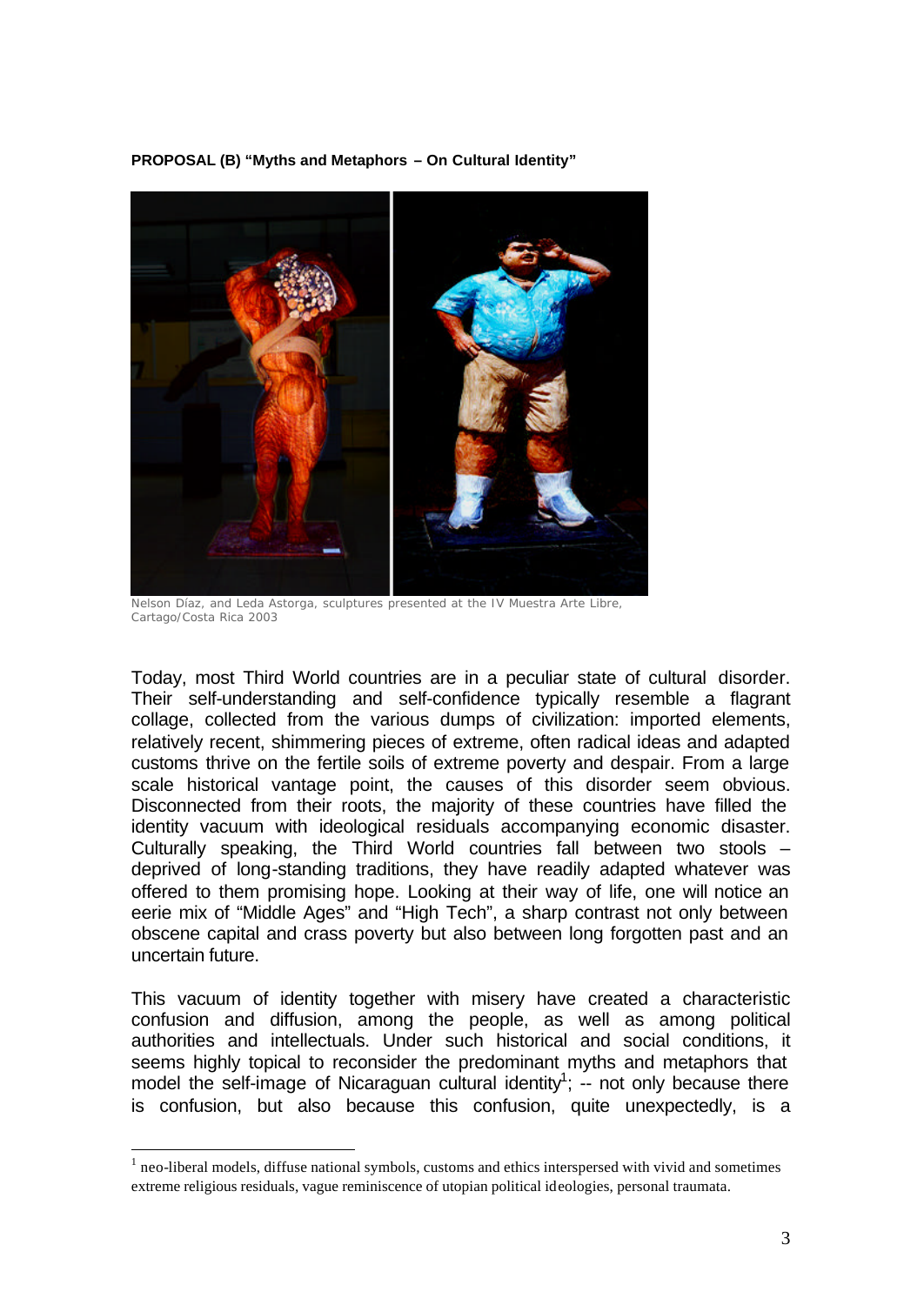tremendous chance; because this uncertain frame makes room for the potential emergence of new models of culture and entire ways of life.

We believe that this approach contains a highly *creative potential*. The creative element comes in with a pragmatic theory of language and the importance it assigns to the function of "metaphor". According to the pragmatic account, a metaphor has not only a rhetoric, didactic or ordealing function, but it is characterized essentially by its ability to creatively violate established rules of language games and therefore can broaden conceptual frameworks. Cultural development and interaction is thus perceived in an essentially non-linear, nonteleological process, challenged by the creative potential of open systems.

We welcome comments and further proposals for a general theme. Please send your proposal before August 2003 to: oficina@c3mundos.org

The criteria for the choice of topics should include the following:

- address *acute problems*
- focus on favourable, *advantageous aspects* <sup>2</sup> of Third World countries
- *regional reference* to Nicaragua, but at the same time
- *future-oriented* and
- of general, *global concern*

# **2. Organisation/Frame**

## **(A) Component Parts**

The project shall embrace two branches, **theoretical** and **artistic**:

- The theoretical part is subdivided into two sections: a *philosophical* section (incl. anthropological/linguistic) and a *socio-cultural* section (incl. historic/political).
- The artistic part consists of two components: one component in the *fine arts* (exhibition) and one in the *performing arts* (optional concert or theatre show).

## **(B) Responsibilities**

l

The Foundation **Casa de los Tres Mundos** as an international cultural centre will provide the space for the symposium, a related exhibition and a concert. It will also coordinate the preparation and documentation with the project partners (university institutes, artists, media).

 $2$  such as alternative value preferences, alternative models of social living together, treatment of old people, spontaneity, happiness, and the like.